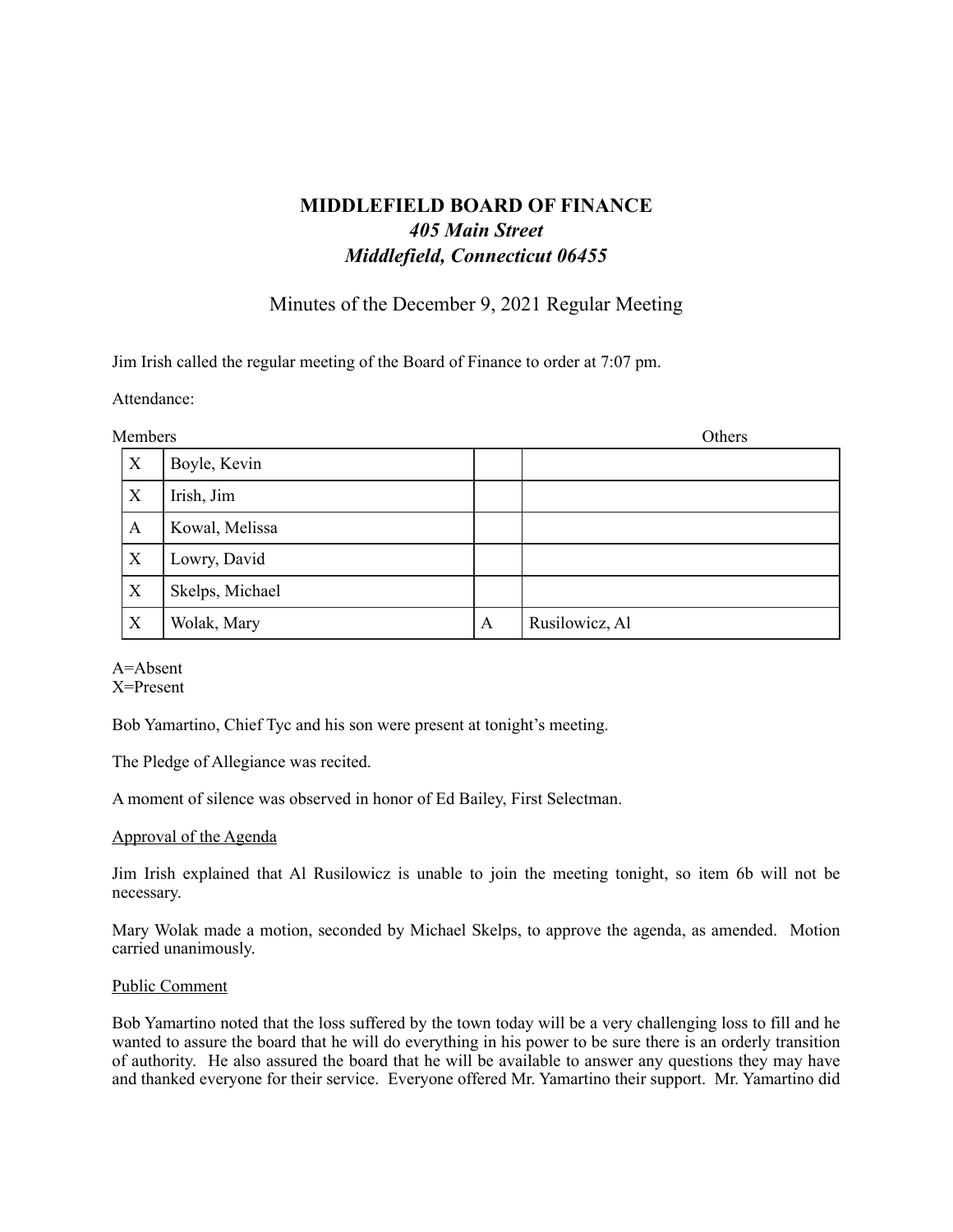clarify that he has no aspirations to be the First Selectman, but he will carry out the duties until an appropriate person is appointed to the position.

## Review and Approval of Minutes from the 11/18/21 BOF Special Meeting

Mary Wolak made a motion, seconded by Jim Irish, to approve the minutes of the 11/18/21 BOF Special meeting, as presented. Motion approved unanimously.

### Old Business

### A. Proclamation

Jim Irish read the following into the record: "Town of Middlefield, Connecticut, Proclamation. Be it known that the citizens of Middlefield and Rockfall hereby recognize and applaud Joel O. Nick for his service to the town; and whereas Joel O. Nick is recognized for his involvement on the Board of Finance for eight years; and whereas Joel O. Nick has been a source of valuable and significant knowledge; and whereas Joel O. Nick has analytical skills and common sense approach to numbers, providing beneficial insight; whereas Joel O. Nick has, in this town government position, provided the citizens of Middlefield and Rockfall the benefit of good governance and service to our community; and whereas Joel O. Nick's leadership, passion and dedication is an outstanding example of citizenship to our community, our state and our country. And so now, therefore, in recognition of these contributions to our community by Joel Nick, Middlefield Board of Selectmen enact this proclamation December, 2021 and is hereby recorded in the official records of the Town of Middlefield." Signed Edward Bailey.

B. Review recent Fire Department Building Committee progress - Kevin Boyle

Kevin Boyle explained that the committee hasn't met since the last meeting. They are still waiting for the contract from Kaestle Boos so that it can then go to counsel for review. Mr. Boyle does believe the committee will meet next Wednesday, if the contract is in. Jim Irish noted that if the Fire Department Building Committee meets next Wednesday, the meeting to present Joel Nick with his recognition will need to be postponed.

Michael Skelps reported that he attended the Connecticut Recreation and Parks Association expo last week and Kaestle Boos had a booth there. He introduced himself and met one of the principals and expressed his concern about being cost effective, yet meeting the town's needs for an extended period of time.

C. Review results of recent BOE meeting(s) - Jim Irish

Jim Irish reported that the district approved the MOU between the Board of Ed and Durham for the sale/ transfer of Korn School. They also approved the Superintendent and Board chairman negotiating the remaining terms and conditions of the sale.

Last night, the Board of Education held their first meeting with the four newly-elected members from Durham. One of the returning members from Durham, Dr. Victor Friedrich, has offered his resignation and Durham will select another member. They held the election of officers last night which took an hour. Lucy Petrella has been elected as Chairman and will serve until May. Lindsay Dahlheimer was also a candidate for Chairman, but was elected Secretary and Jason Stone was elected Treasurer.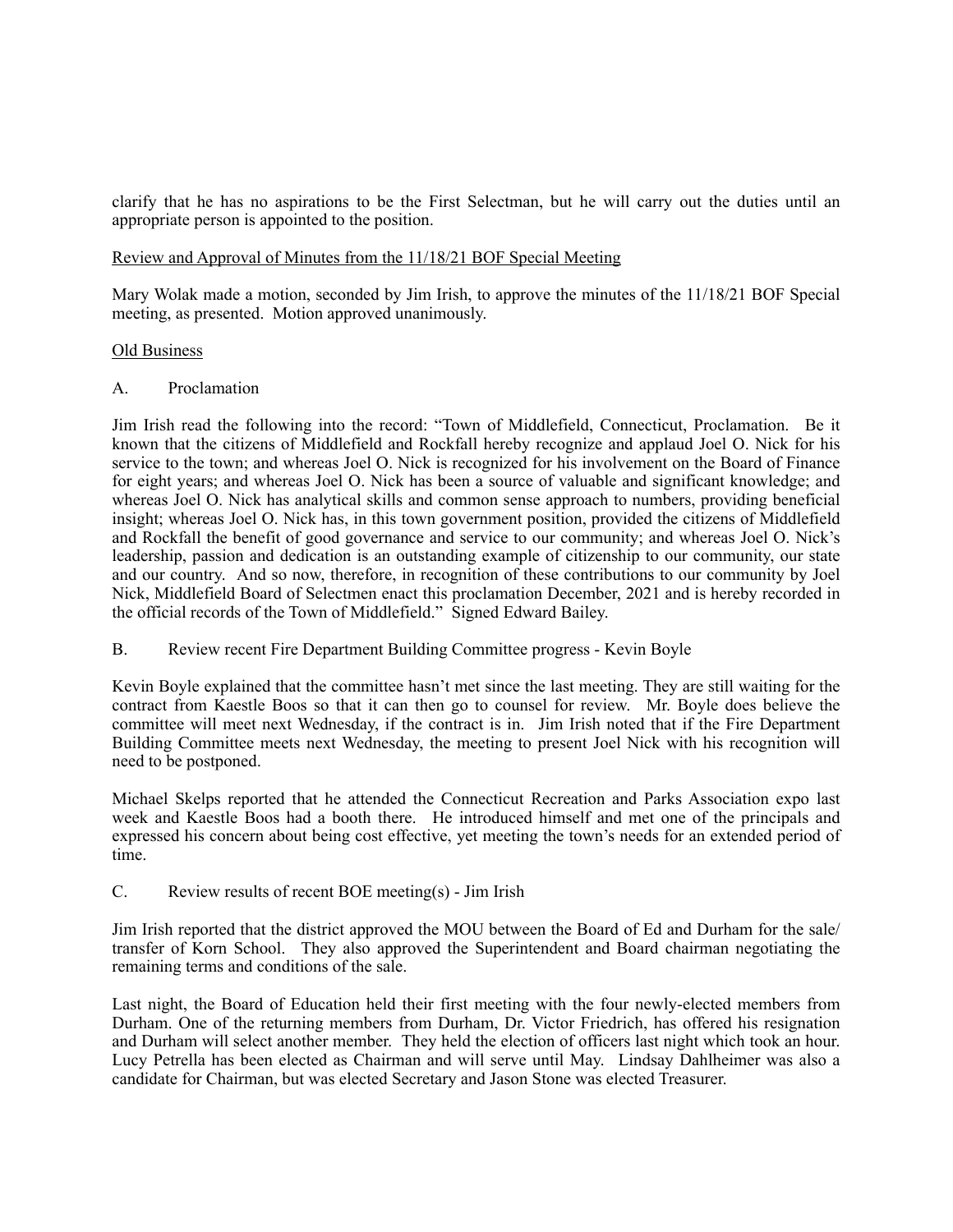There will be another district meeting in a week to discuss their intention to propose a bond referendum in January for an amount of \$7.5 million to cover costs for emergent needs at Lyman School. They were presented with two options, with a prioritized list of emergent activities that totaled \$6.5 million and the other is a full renovation of Lyman at a total of \$13.5 million, but expected state reimbursement could bring that down to \$6.5 to \$7 million. However, state reimbursement is not straightforward due to significantly underutilized capacity in the district buildings. The \$7.5 million would cover either option. Interest costs on \$7.5 million would be about 1 percent of the total budget.

Mr. Irish reviewed that Middlefield voters did say they wanted to have Lyman continue to be open and they would then need to pay to have the school functioning.

The Board of Ed will have a budget retreat on January  $22<sup>nd</sup>$  and they are trying to have the referendum on the 18th so that the results would be available before the retreat. They will discuss the budget as well as Dr. Schuch's initial draft of his "Reimagining Education" plan at the retreat.

Mr. Irish also reported that Peter Neidhardt has been elected at the most recent town meeting to be on the Board of Education's Finance committee in Mr. Irish's place. Kathy Lowry is still on that committee as well.

Dave Lowry left the meeting at 7:28 pm.

#### New Business

## A. Discussion of Engine 2 Replacement Bids - Chief Peter Tyc

Chief Tyc reviewed that they opened the bids on November 30<sup>th</sup>, but they had only received two. Three companies declined to bid. One bid was from New England Fire Apparatus in North Haven and one from Gowans-Knight Fire Apparatus in Watertown. Gowans-Knight bid \$712,860, but that did not include the \$11,000 performance bond. New England Fire Apparatus bid \$738,733. Chief Tyc stated that both bids were higher than they anticipated.

Chief Tyc spoke with other fire departments who were shopping for fire trucks (Killingworth, Deep River, Colchester, Simsbury and Stratford) and found similar results. Companies are now charging more, including surcharges which vary month to month. Spartan Chassis builds the chassis of the truck and their price went up 7 percent in November, with an additional 8 percent increase on December 15th. The current bids are good for 30 days and will avoid the December increase. International will also increase their price for trucks 31.3 percent on December 15th. The valve company has also implemented a surcharge of 9 percent. Many other items on the trucks have gone up as well.

Chief Tyc reviewed that the committee has spent over 200 hours working on this truck, evaluating what was needed and what wasn't. They hope to be able to keep this new truck for at least 20 years. The committee was made up of mostly younger members. Chief Tyc noted that the standard body comes with aluminum rims, but the committee chose steel rims. They also chose to eliminate most decorative items, but have included several "needed" options, including safety cameras on each side, scene lights, shelves and wall mounts. Upgrade items for longevity include a stainless steel body and disc brakes,

The performance bond is put up at the time of construction so that the company guarantees to deliver the truck on time and at the price quoted. If they do not meet the time line, the town can call the bond based on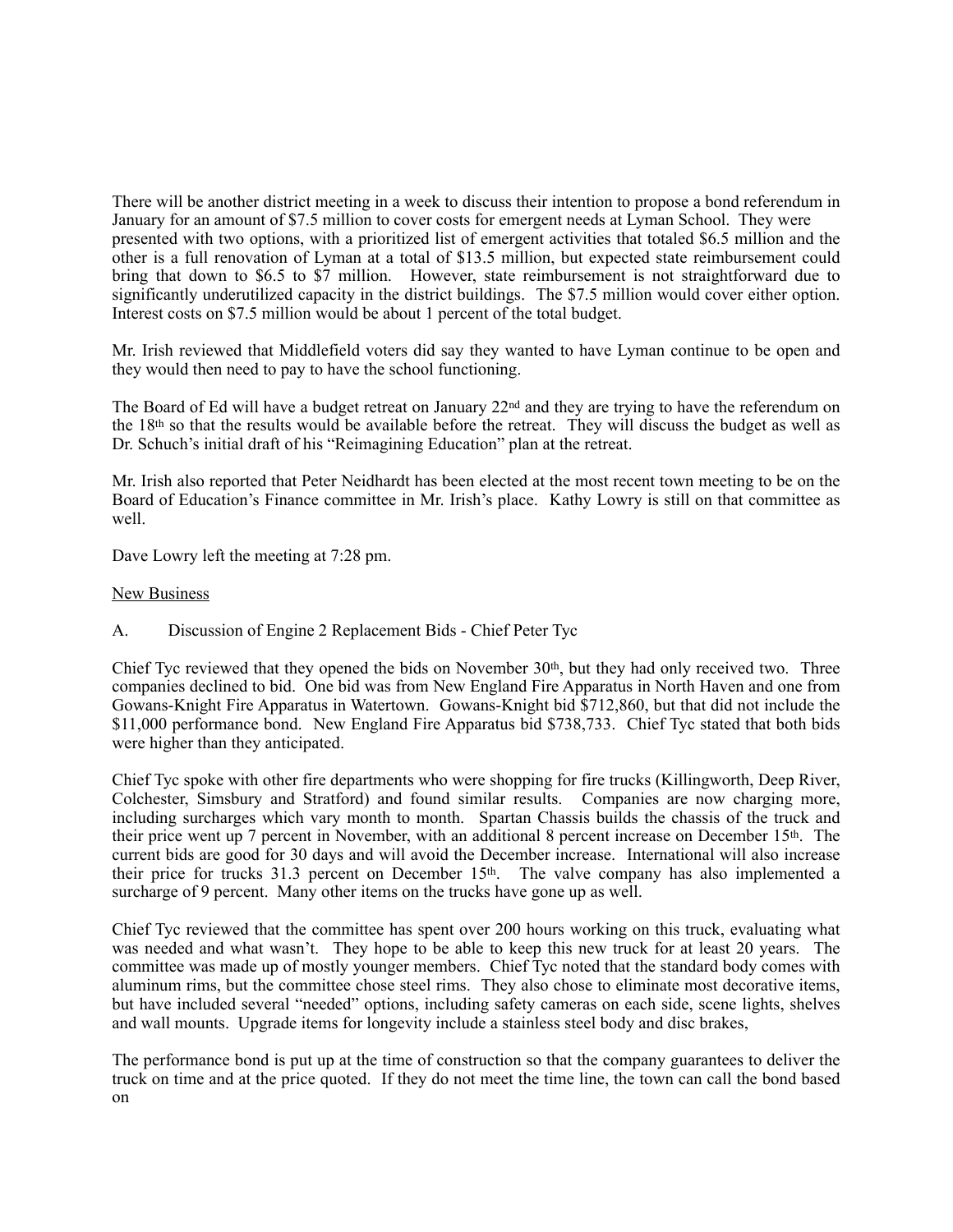lack of performance. Chief Tyc does have confidence in the company and wouldn't personally use a performance bond. He added that they can also pay in partial payments, for instance pay for the chassis when the chassis arrives (\$375,000). Once that is paid, the town owns the chassis and insures it. There is also a progress payment which would happen when the body is mounted and ready to be painted (\$156,000). Because of these partial payments, Chief Tyc sees no reason for a 100 percent performance bond.

Kevin Boyle asked who issues the contract for the truck and Chief Tyc stated it would be the company's contract. It is not normally reviewed by the town's counsel as it is a standard contract. Mr. Boyle felt that a performance bond would not be necessary if safeguards are included for the town. Chief Tyc felt that those safeguards are in place and has provided copies for the board members.

Jim Irish reviewed that Chief Tyc would like to ask for the performance bond on the items post-chassis delivery, with the amount at risk of roughly half the total. Mr. Irish asked what the risk would be if they were to ask for a performance bond for only post-chassis items and Chief Tyc felt there would be none other than a delay in time with any price increase. Kevin Boyle felt it was better to take the full performance bond and not take any chances. Chief Tyc explained that the performance bond would be issued by an insurance company. Mr. Boyle and Mary Wolak both felt that the contract and bond should be reviewed by counsel and Chief Tyc noted that Al Rusilowicz had looked at it and felt it was acceptable.

Jim Irish had spoken with Al Rusilowicz earlier today and explained that there was a balance going into the current budget year of \$547,000 and they added \$97,000 this year, bringing it to a current balance of \$644,000. They will most likely add the remaining balance needed in the next budget cycle.

Chief Tyc felt that it would take around 400 days to get the truck built, but he will try to shorten that time frame. He then summarized that the general sense is to go with the full performance bond. Kevin Boyle felt that a 1.5 percent performance bond is a very competitive number as they range from 1 to 3 percent. Chief Tyc also asked if everyone felt they should go with a 1/8" stainless steel body which will help with longevity, corrosion and have a 20-year warranty rather than a 10-year warranty. Chief Tyc also hoped to get \$78,000 for the old truck which Mary Wolak felt would make up for any difference. He has had several people already interested in the truck. Everyone agreed to go with the stainless steel body.

Kevin Boyle would like to see the details of the performance and payment bond as well as the payment schedule and Chief Tyc stated that that would be available once they sign the contract.

The board agreed to authorize Chief Tyc to move forward. Chief Tyc also noted that the company has committed to spend almost \$15,000 for new equipment from their fund-raisers.

Chief Tyc also reported that they have received a grant from the Leary Foundation for training supplies of \$8,700. He submitted the grant for the brush truck to FEMA yesterday. The grant reviewer felt that they have a good chance of getting that grant.

Jim Irish made a motion, seconded by Mary Wolak, to endorse the purchase of the Gowans-Knight pumper proposal with performance bond premium. Motion carried unanimously.

B. Discuss acquisition of "Opt-In Feature" that monitors and sends alerts of filings on town taxpayer(s) property